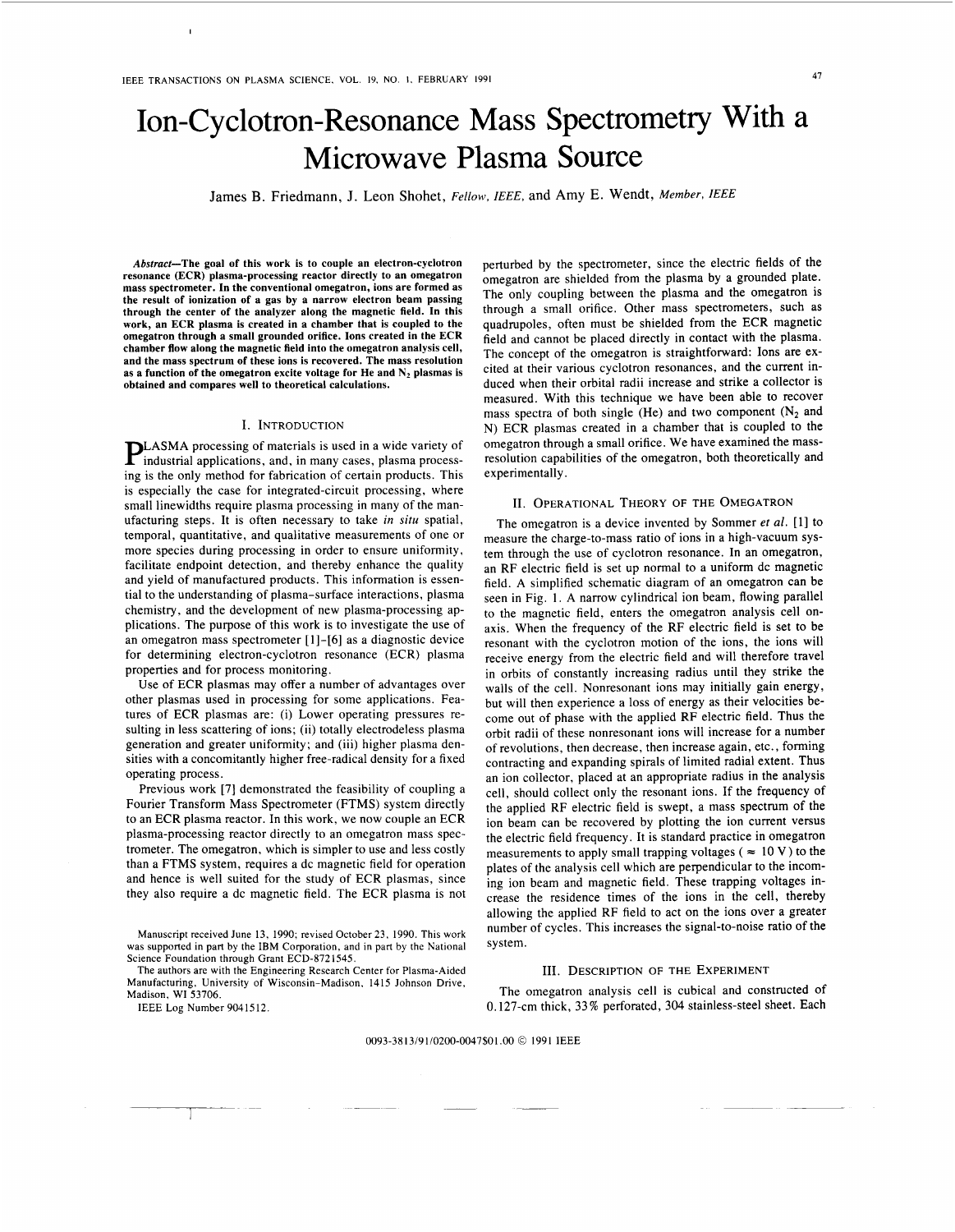

**Fig. <sup>1</sup> . Schematic diagram** of **an omegatron.**

face of the cell is 13.33 cm on a side. The plates are electrically isolated from each other through the use of Macor supports. Each face of the cell is connected to a BNC vacuum feedthrough with 20-gauge Kapton-coated copper wire. The ion collector is a rectangular stainless-steel plate with dimensions of 2.5 by 10.0 by 0.20 cm. It is oriented axially in the cell at a radius of 4.5 cm (see Fig. 2).

During operation of the system, the trapping voltages on the front plate (the cell plate oriented perpendicular to the axial magnetic field and nearest to the incoming ion beam) and the back plate (the cell plate that is opposite the front trap plate) are adjusted to give a maximum peak height at fixed RF electric fields and operating pressures. Typically, the front-plate voltage is set to between 3.5 and 7 V, and the back plate is set to 14 V. The current supplied to the magnet coils is monitored with a 50 mV/1000 **A** current shunt. The magnet current may range between 980 and 1020 **A,** giving an axial magnetic field strength of between 0.051 and 0.053 T in the center of the analysis cell.

The arrangement of the electronics for the omegatron system can be seen in Fig. 3. The setup utilizes two function generators, a picoammeter, two variable dc supplies for the trapping voltages, and an  $x-y$  plotter. One function generator is set to generate a triangular wave, and the second function generator creates the RF excite signal that is applied to two parallel plates of the cell, as shown in Fig. 1. Calculations of the RF electric field between the axis and ion collector indicate a variation of  $\approx$  4%. The excite frequency was varied from 2 to 250 kHz in the He discharge and from 2.0 to 70 kHz in the **N,** discharge in order to sweep over the appropriate range of ion-cyclotron-resonance frequencies. The wave-form amplitude of the RF excite generator may range between 2.40 and 37.0 V, corresponding to RF electric-field amplitudes of from 0.180 to 2.78 V/cm. Its frequency is controlled by the triangular wave. **A** voltage proportional to frequency is sent to the  $x$ -axis of the plotter. The ion collector-plate current is monitored with the picoammeter, and this signal is connected to the y-axis of the plotter. **As** the excite frequency is varied, a plot of ion collector current versus the excite frequency is recovered.

**A** diagram of the complete experiment is shown in Fig. **4.** The system was designed to meet the following two criteria: (i) **A** high-pressure differential was needed between the plasma and analysis regions of the vacuum chamber; and (ii) the same magnetic field was needed for both omegatron analysis and ECR plasma production.

**A** ring baffle, welded in the chamber at the position indicated in Fig. **4,**creates two separate regions in the vacuum chamber. **A** flange, with a small pinhole orifice (0.040 cm in diameter



Fig. 2. Orientation of the ion-collector plate in the analysis cell.



Fig. 3. Configuration of the electronics during omegatron operation.



and 0.16 cm in depth) is bolted to the baffle and covers the hole in the ring. The orifice size can be changed by replacing the flange, thereby changing the conductance and hence the obtainable pressure ratio between the two regions of the vacuum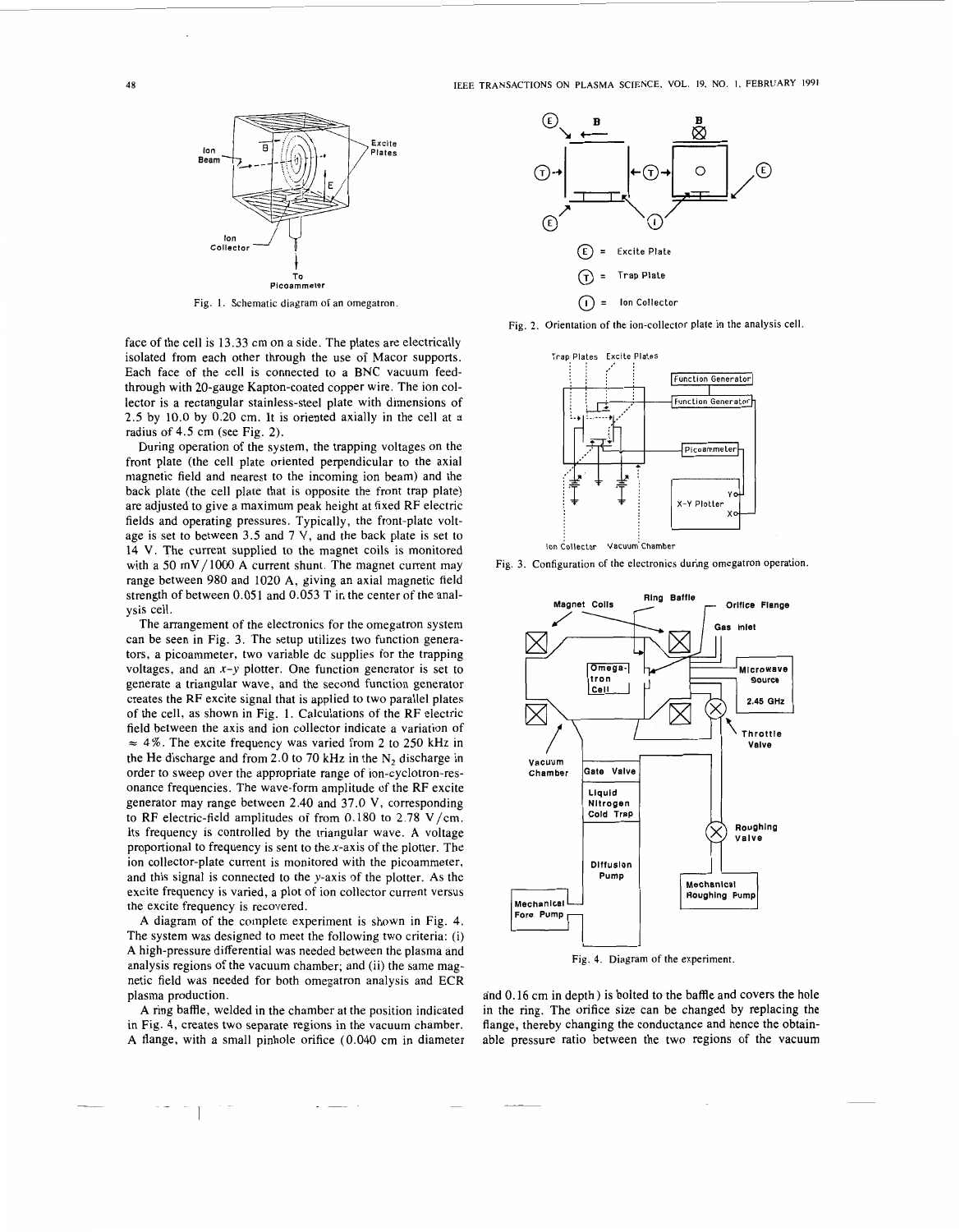chamber. When using the omegatron over a large mass range it may be necessary to increase the ratio of the radius of the pinhole orifice to its depth in order to reduce the mass selectivity of the orifice. To facilitate the pump-down of the entire system, the plasma production regions is connected to the omegatron analysis chamber with a 3.81-cm diameter tube, which can be closed off with a butterfly valve during experiments. The base pressure was  $5 \times 10^{-7}$  torr. During operation of the system, plasma is produced at pressures in the neighborhood of  $1 \times$  $10^{-2}$  torr, and the analysis region is maintained at pressure of between 2 and 8.5  $\times$  10<sup>-5</sup> torr.

The magnetic field for both ECR plasma production and ioncyclotron resonance in the analysis cell is provided by a set of coils arranged in a magnetic-mirror configuration. The coils are constructed of hollow copper tubing with a rectangular cross section of dimensions 2.54 by 1.91 cm. Each coil consists of 4 rows of 12 turns, for a total of 48 turns. The coils have an outer diameter of 68.0 cm, and their centers are separated axially by a distance of 61.5 cm.

A numerical calculation of the magnetic field has been made. A multitum model was used to simulate the two sets of 48-turn coils. **A** plot of the results of the simulation can be seen in Fig. 5 for a current of 1000 A. From the calculation it can be seen that there is a magnetic field variation of **7%**along the axis of the omegatron cell. Measurements of the field with a gaussmeter gave values of 0.054 T in the center and 0.130 T in the coil throat for a magnet current of 1020 A. These values agree to within 0.5 % of the results of the numerical calculation. Calculations of the radial magnetic field variation, at the mid-plane of the chamber, indicate a field variation of  $\approx 3\%$ .

Plasma is generated at electron-cyclotron resonance at a frequency of 2.45 GHz. Microwaves are produced by a magnetron source and fed into the vacuum chamber through a waveguide quartz window. The microwave source produces a full-wave rectified signal at 60 Hz and has an average power output of 50 to 2500 W. Typically, plasma can be produced with coupled powers of approximately 70 W. Since the wavelength of the microwaves is  $\approx$  12 cm, they are effectively shielded from the omegatron analysis region by the grounded ring baffle which contains the orifice.

## Iv. **RESULTSAND DISCUSSION**

#### *A. lon Current Measurements*

For a nitrogen plasma, measurements were made of the ion current flowing from the plasma source into the analysis region. By biasing the front or back plate into ion saturation while grounding all the other plates, the ion current to that plate could be measured. With the pressure in the analysis region at 7.4  $\times$  $10^{-5}$  torr and the pressure in the plasma region at  $1 \times 10^{-2}$ torr, the back plate was biased to  $-50$  V and all the other plates were grounded. An ion current of  $3 \times 10^{-8}$  A (assuming a singly ionized charge state, this corresponds to  $3 \times 10^{11}$  ions/s) was measured. Biasing the front plate to  $-50$  V and grounding the others gave an ion current of 7.2  $\times$  10<sup>-8</sup> A (7.2  $\times$  10<sup>1</sup>  $ions/s$ ).

The signal-to-noise ratio of the signals measured by the picoammeter depended upon the trapping and excite voltages. This is because the ions experience, at most, a single pass back and forth between the trapping plates. Consequently, there is a competing effect between the time it takes the ions to traverse the cell in the axial direction and the time it takes for the excite signal to increase the radii of the ions so that they hit the col-



**Fig. 5 . Calculation** of **the magnetic field** for **a current** of **1000 A.**

lector. During optimum running conditions (largest signal) the signal-to-noise ratio was on the order of 100. When the excite signal voltage was too low, relative to the trapping voltages, the ions exited the cell before they could strike the collector, and consequently no signal was seen.

## *B. Mass Spectra of*  $N_2^+$  *and*  $He^+$  *lons*

The mass spectra of two different gases (nitrogen and helium) were measured with the omegatron, and representative spectra can be seen in [Figs.](#page-3-0) 6 and 7. The data for these spectra were taken from plots of the ion-collector current versus the excitation frequency. To obtain a mass spectrum, the excitation frequency was converted to a mass value by using the definition of the ion-cyclotron-resonance frequency (see equation (2)) and assuming a singly ionized charge state for the ions. The dc signals displayed in [Figs.](#page-3-0) 6 and 7 have been filtered by the picoammeter, eliminating a large ac component (compared to the dc current generated by the resonant ions striking the collector) at the excitation frequency. This ac component, which is also observed in the absence of plasma, is due to capacitive coupling of the excitation signal to the ion collector. Since the capacitively coupled signal can be as much as  $10<sup>4</sup>$  times greater than the dc signal of the ions, it **is** very important that the picoammeter filter out any signal at the excite frequency.

The nitrogen plasma spectrum (Fig. 6) exhibits three different peaks, centered at 28, 17, and 13 amu. For this case, the value of the magnetic field in the center of the analysis cell was 0.051 T. The line at 28 amu corresponds to singly-ionized  $N_2^+$ . The full-width at the base of this line is 12 amu, giving a mass resolution  $(m/\Delta m)$  of 2.3. The small peak at 13 amu corresponds to a combination of  $N_2^+$  and  $N^+$ , both of which have a chargeto-mass ratio of 14. The 17 amu line is most likely due to water vapor present in the system.

The helium plasma spectrum (Fig. 7), taken at a RF electric field amplitude of 1.65 V/cm and a magnetic field strength of 0.052 T, exhibits a large peak at 3.9 amu, which corresponds to singly ionized He<sup>+</sup>. The percent difference between the measured and predicted mass of the peak is 2.5%. The full-width of the base of the helium line is 0.71 amu, yielding a mass resolution  $(m/\Delta m)$  of 5.5.

## *C. Experimental Measurements of the Mass Resolution*

111 The theoretical mass resolution of the omegatron is given by

$$
m/\Delta m = qB^2r_0/2mE_0 \qquad (1)
$$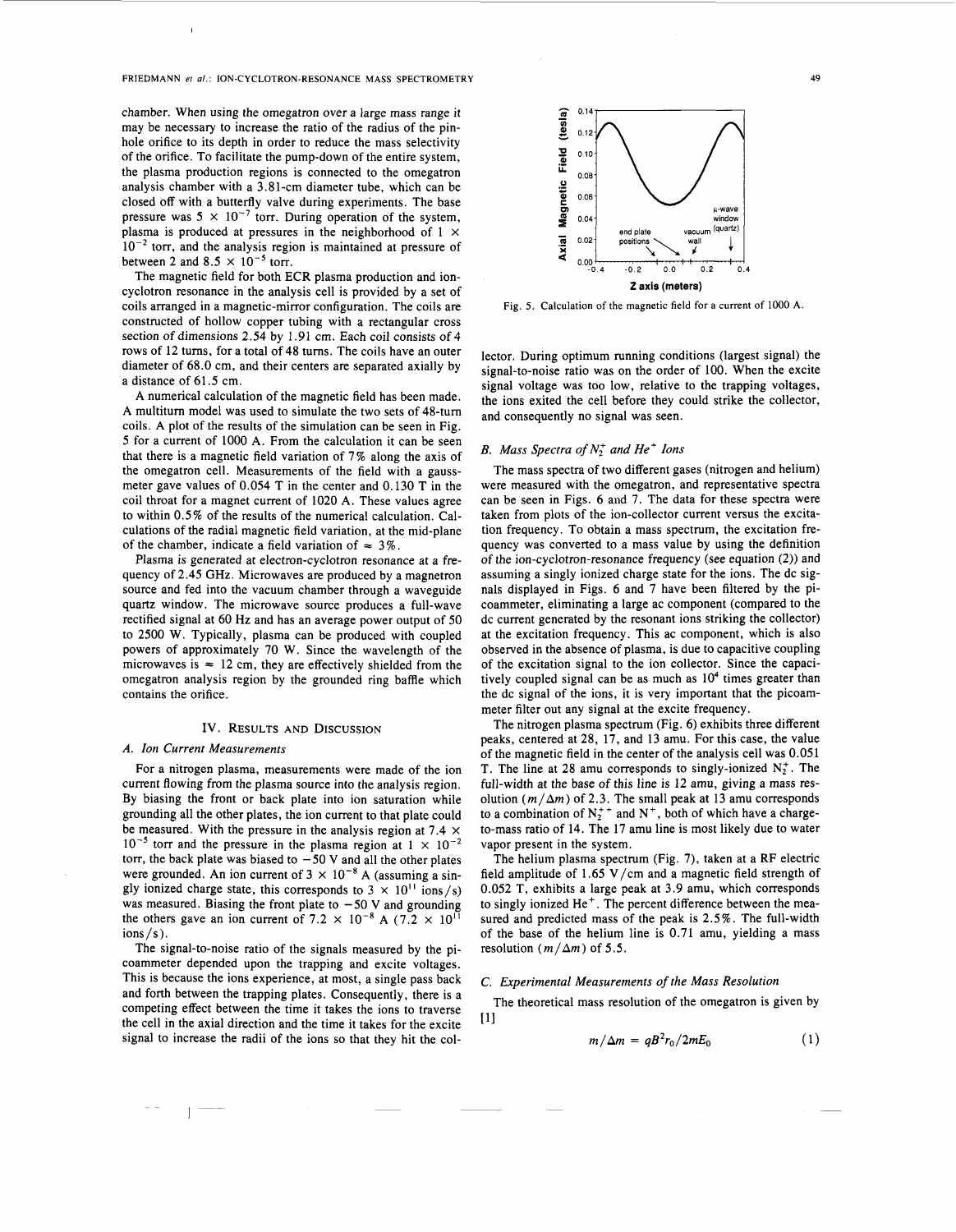<span id="page-3-0"></span>

**Fig. 7 . Mass spectrum** of **a He plasma.**

where  $E_0$  is the amplitude of the RF electric field applied to the excite plates,  $\Delta m$  is the width of the ion peak in mass units, *B* is the magnetic field strength,  $q$  is the ion charge, and  $r_0$  is the ion-collector radius (0.045 m). Thus the higher  $m/\Delta m$ , the better the mass resolution of the system.

From the above expression it can be seen that the omegatron mass resolution should increase for decreasing RF electric fields. In addition, the magnetic field nonuniformity places an upper limit on the achievable mass resolution of the system, as will be described later.

In order to examine the mass resolving capabilities of the system, measurements of the mass resolution  $(m/\Delta m)$  as a function of the excitation electric field were made for a nitrogen and a helium plasma (see Figs. 8 and 9). The maximum mass resolution for a nitrogen plasma was measured to be 2.3 at an electric field of  $0.975$  V/cm. The maximum experimentally measured mass resolution for a helium plasma was 8.2 at an electric field of 0.375 V/cm.

#### *D. Comparison with Theory*

to its mass *m:* The cyclotron frequency of an ion is inversely proportional

$$
\omega_c = 2\pi f_c = qB/m \tag{2}
$$

so higher mass species have lower cyclotron resonant frequencies. Thus the mass resolution,  $m/\Delta m = \omega_c/\Delta \omega_c$ , sets an upper limit on the observable mass. This upper limit is extremely important, because it determines which chemical species the omegatron mass spectrometer can detect.

The mass resolution of the omegatron was given in (1). The radius of the ion collector is  $r_0 = 0.045$  m. In the operating



**Fig.** 8. **Mass resolution as a function** of **RF electric field amplitude for N: ions.**



**Fig. 9. Mass resolution as a function of RF electric field amplitude** for He<sup>+</sup> ions.

field of 0.052 T with an electric field amplitude of  $E_0 = 0.975$ V/cm, equation (1) predicts a mass resolution for  $N_2^+$  of  $m/\Delta m$  $\approx$  2.1, giving a 9.5% difference between theory and experiment. Measurements of mass resolution at higher electric field strengths (up to  $2.80 \text{ V/cm}$ ) show the predicted scaling from (1).

In principle, the mass resolution can be improved by lowering the amplitude of the excitation field until an upper limit determined by the magnetic field variation is reached. This limiting value of  $m/\Delta m$  is  $\approx$  14, since there is a magnetic field variation of  $\approx$  7% across the analysis cell. From (1) it can be seen that this limit should be reached for nitrogen when the amplitude of the excitation electric field is  $0.293 \text{ V/cm}$ .

The mass resolution for  $N_2^+$  ions was measured for excitation electric fields from 2.78 down to 0.975 V/cm. And thus no limiting value of resolution was observed, both as shown in Fig. 8 and as predicted by (1). However, for the case of  $He^+$ the mass resolution was limited to a value of  $\approx 8.2$  for excitation electric fields of less than  $0.750 \text{ V/cm}$ , suggesting that the mass resolution limit has been reached. This compares to a value of 0.510 V/cm predicted by (1) and the magnetic field variation of 7% . The difference between the theoretical and experimental mass limits could be due to the radial variation of the magnetic field and the RF electric field variation, which we did not consider when estimating the theoretical mass limit.

In order to increase the mass resolution of the omegatron, a stronger and more uniform magnetic field is needed in the analysis region. By choosing a maximum allowable linewidth of 1 amu (i.e., maintaining the capability to resolve ions with a mass difference of 1 amu), it is possible to calculate the magnetic